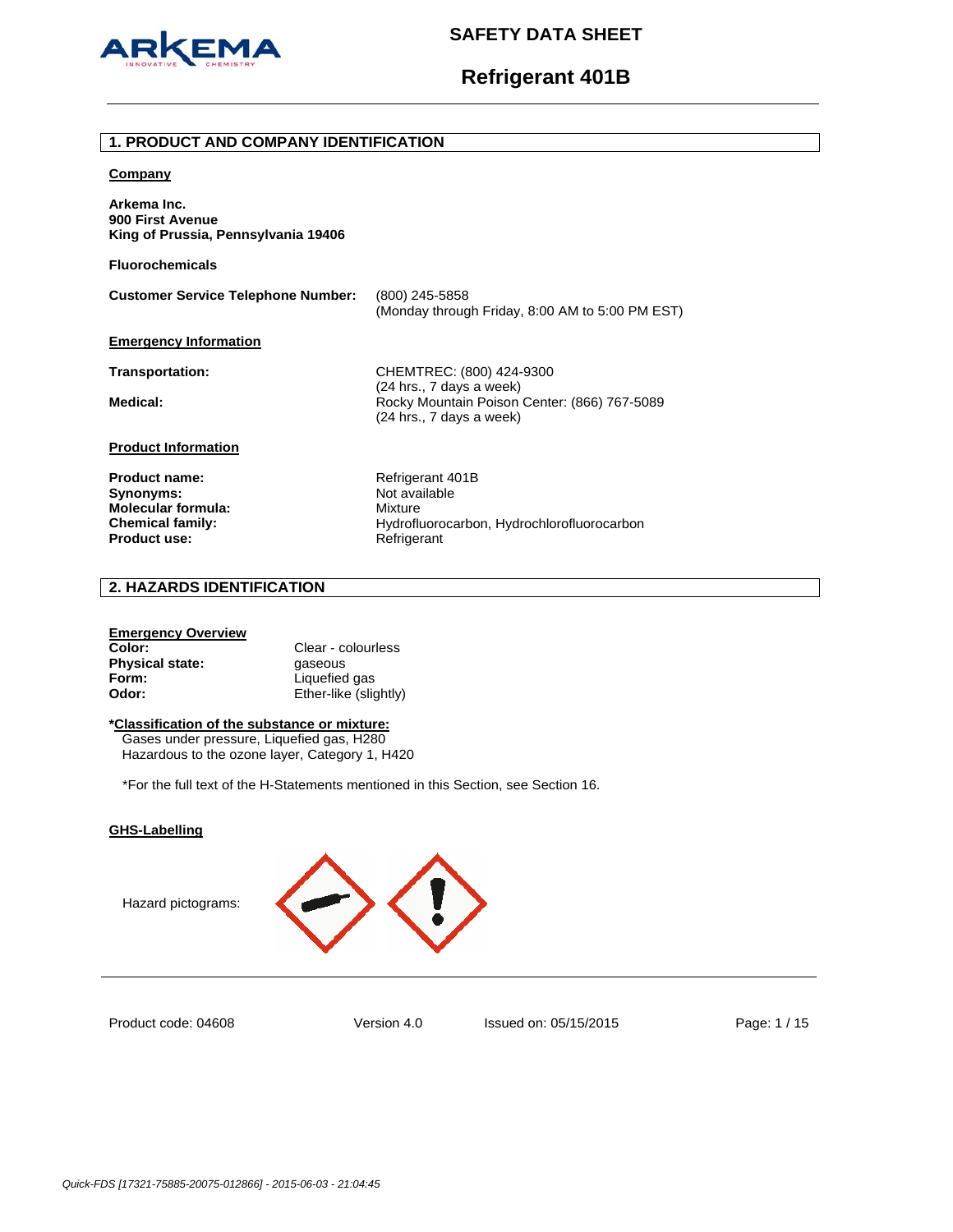



**Refrigerant 401B**

Signal word: **Warning**

### **Hazard statements:**

H280 : Contains gas under pressure; may explode if heated. H420 : Harms public health and the environment by destroying ozone in the upper atmosphere.

## **Supplemental Hazard Statements:**

Overheating or overpressurizing may cause gas release or violent cylinder bursting. May decompose on contact with flames or extremely hot metal surfaces to produce toxic and corrosive products. May cause frostbite. May cause headache, nausea, dizziness, drowsiness, loss of consciousness. May cause cardiac sensitization/cardiac arrhythmia. May displace oxygen and cause rapid suffocation.

#### **Precautionary statements:**

**Storage:** 

P403 : Store in a well-ventilated place. P410 : Protect from sunlight.

**Disposal:** 

P502 : Refer to manufacturer/ supplier for information on recovery/ recycling.

## **Supplemental information:**

#### **Potential Health Effects:**

Liquid : Contact with liquid or refrigerated gas can cause cold burns and frostbite. Vapor: Vapor is heavier than air and can cause suffocation by reducing oxygen available for breathing. If inhaled: Central nervous system effects: headache, nausea, dizziness, drowsiness, loss of consciousness. Stress induced heart effects: Inhalation may cause an increase in the sensitivity of the heart to adrenaline, which could result in irregular or rapid heartbeats and reduced heart function.

## **Medical conditions aggravated by overexposure:**

Heart disease or compromised heart function.

## **3. COMPOSITION/INFORMATION ON INGREDIENTS**

| <b>Chemical Name</b>                  | CAS-No.   | Wt/Wt | <b>GHS Classification**</b>         |
|---------------------------------------|-----------|-------|-------------------------------------|
| Methane, chlorodifluoro-              | 75-45-6   | 61 %  | H <sub>280</sub> , H <sub>420</sub> |
| Ethane, 2-chloro-1,1,1,2-tetrafluoro- | 2837-89-0 | 28 %  | H <sub>280</sub> , H <sub>420</sub> |

Product code: 04608

Version 4.0 Issued on: 05/15/2015 Page: 2 / 15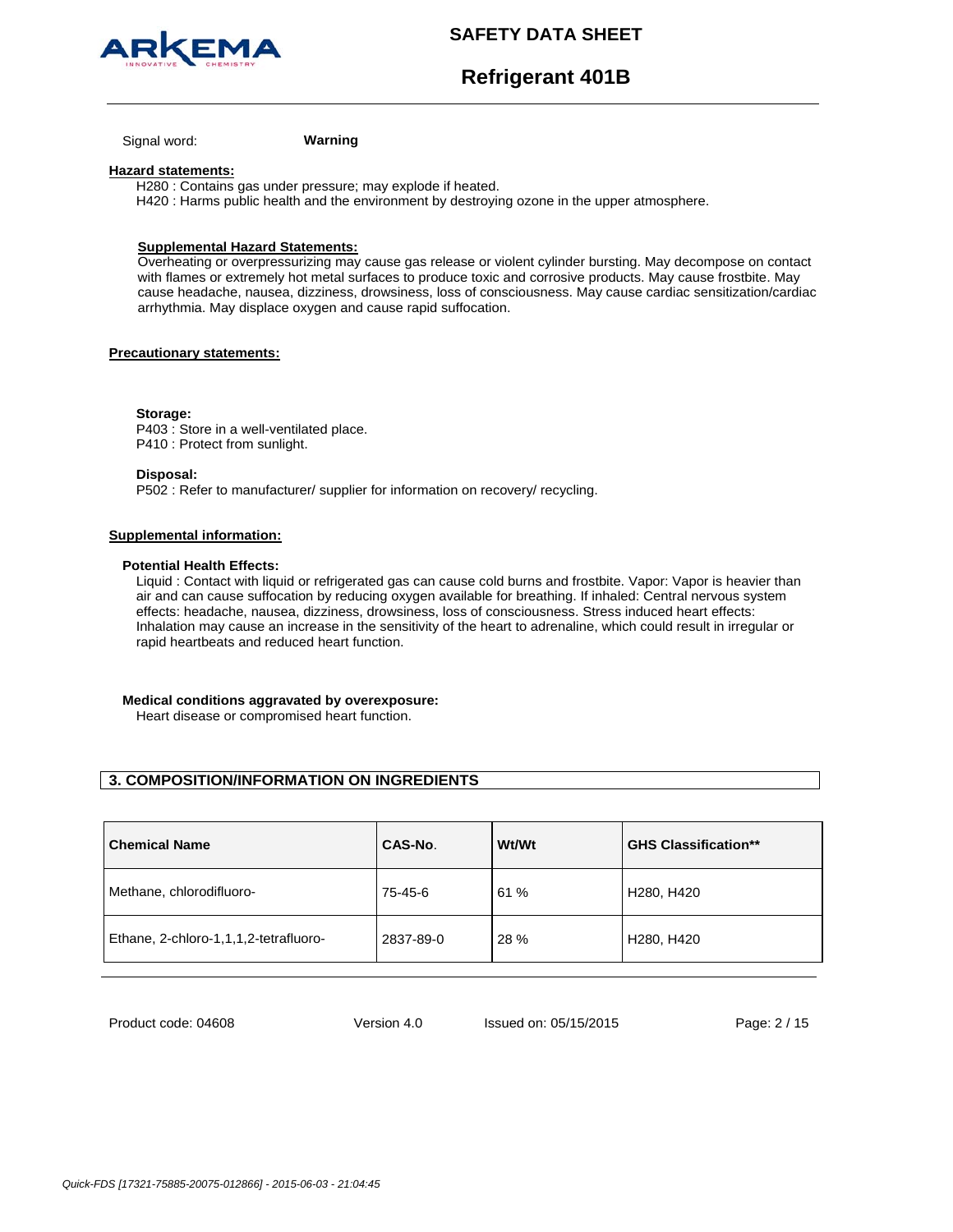

# **Refrigerant 401B**

| Ethane, 1,1-difluoro- | 75-37-6 | 11% | H220, H280 |
|-----------------------|---------|-----|------------|
|-----------------------|---------|-----|------------|

\*\*For the full text of the H-Statements mentioned in this Section, see Section 16.

## **4. FIRST AID MEASURES**

#### **Inhalation:**

If inhaled, remove victim to fresh air. If not breathing, give artificial respiration. If breathing is difficult, give oxygen. Get medical attention.

### **Skin:**

If on skin, flush exposed skin with lukewarm water (not hot), or use other means to warm skin slowly. Get medical attention if frostbitten by liquid or if irritation occurs. Remove contaminated clothing and shoes. Wash clothing before reuse. Thoroughly clean shoes before reuse.

## **Eyes:**

Immediately flush eye(s) with plenty of water.

### **Ingestion:**

Ingestion is not applicable - product is a gas at ambient temperatures.

## **Notes to physician:**

Do not give drugs from adrenaline-ephedrine group.

## **5. FIREFIGHTING MEASURES**

## **Extinguishing media (suitable):**

Use extinguishing media appropriate to surrounding fire conditions.

## **Protective equipment:**

Fire fighters and others who may be exposed to products of combustion should wear full fire fighting turn out gear (full Bunker Gear) and self-contained breathing apparatus (pressure demand / NIOSH approved or equivalent).

#### **Further firefighting advice:**

Fight fire with large amounts of water from a safe distance.

Stop the flow of gas if possible.

Water mist should be used to reduce vapor concentrations in air.

Cool closed containers exposed to fire with water spray.

Closed containers of this material may explode when subjected to heat from surrounding fire.

After a fire, wait until the material has cooled to room temperature before initiating clean-up activities.

Fire fighting equipment should be thoroughly decontaminated after use.

## **Fire and explosion hazards:**

Product code: 04608

Version 4.0 Issued on: 05/15/2015 Page: 3 / 15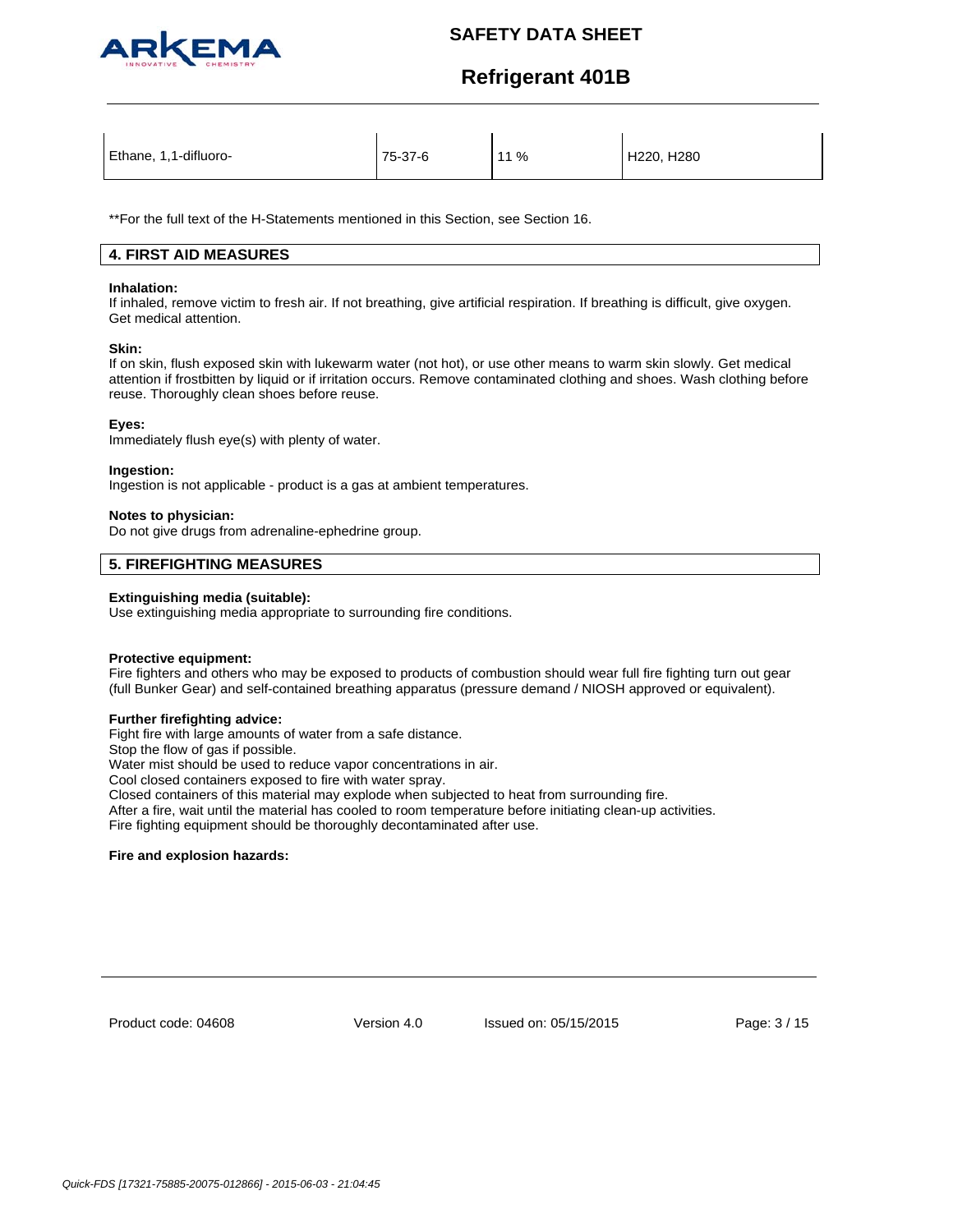

# **Refrigerant 401B**

May decompose on contact with flames or extremely hot metal surfaces to produce toxic and corrosive products. Liquid and gas under pressure, overheating or overpressurizing may cause gas release and/or violent cylinder bursting.

Container may explode if heated due to resulting pressure rise.

Some mixtures of HCFCs and/or HFCs, and air or oxygen may be combustible if pressurized and exposed to extreme heat or flame.

When burned, the following hazardous products of combustion can occur:

hydrofluoric acid

Carbon oxides

Carbonyl halides

hydrochloric acid

## **6. ACCIDENTAL RELEASE MEASURES**

#### **In case of spill or leak:**

Prevent further leakage or spillage if you can do so without risk. Evacuate area of all unnecessary personnel. Eliminate all ignition sources. Use Halogen leak detector or other suitable means to locate leaks or check atmosphere. Keep upwind. Evacuate enclosed spaces and disperse gas with floor-level forced-air ventilation. Avoid breathing leaked material. Consult a regulatory specialist to determine appropriate state or local reporting requirements, for assistance in waste characterization and/or hazardous waste disposal and other requirements listed in pertinent environmental permits.

## **7. HANDLING AND STORAGE**

## **Handling**

## **General information on handling:**

Avoid breathing gas. Avoid contact with skin, eyes and clothing. Keep away from heat, sparks and flames. Wear cold-insulating gloves/face shield/eye protection. Keep container closed. Use only with adequate ventilation. Use equipment rated for cylinder pressure. Use a backflow preventative device in piping. Wash thoroughly after handling. Do NOT change or force fit connections. Close valve after each use and when empty. Do not enter confined spaces unless adequately ventilated. DO NOT CUT, DRILL, GRIND, OR WELD ON OR NEAR THIS CONTAINER. Emptied container retains vapor and product residue. Improper disposal or reuse of this container may be dangerous and/or illegal.

## **Storage**

#### **General information on storage conditions:**

Keep away from direct sunlight. Keep cylinders restrained. Store in cool, dry, well ventilated area away from sources of ignition such as flame, sparks and static electricity.

#### **Storage stability – Remarks:**

Do not apply direct flame to cylinder. Do not store cylinder in direct sun or expose it to heat above 120 F (48.9 C.). Do not drop or refill this cylinder.

Product code: 04608

Version 4.0 Issued on: 05/15/2015 Page: 4 / 15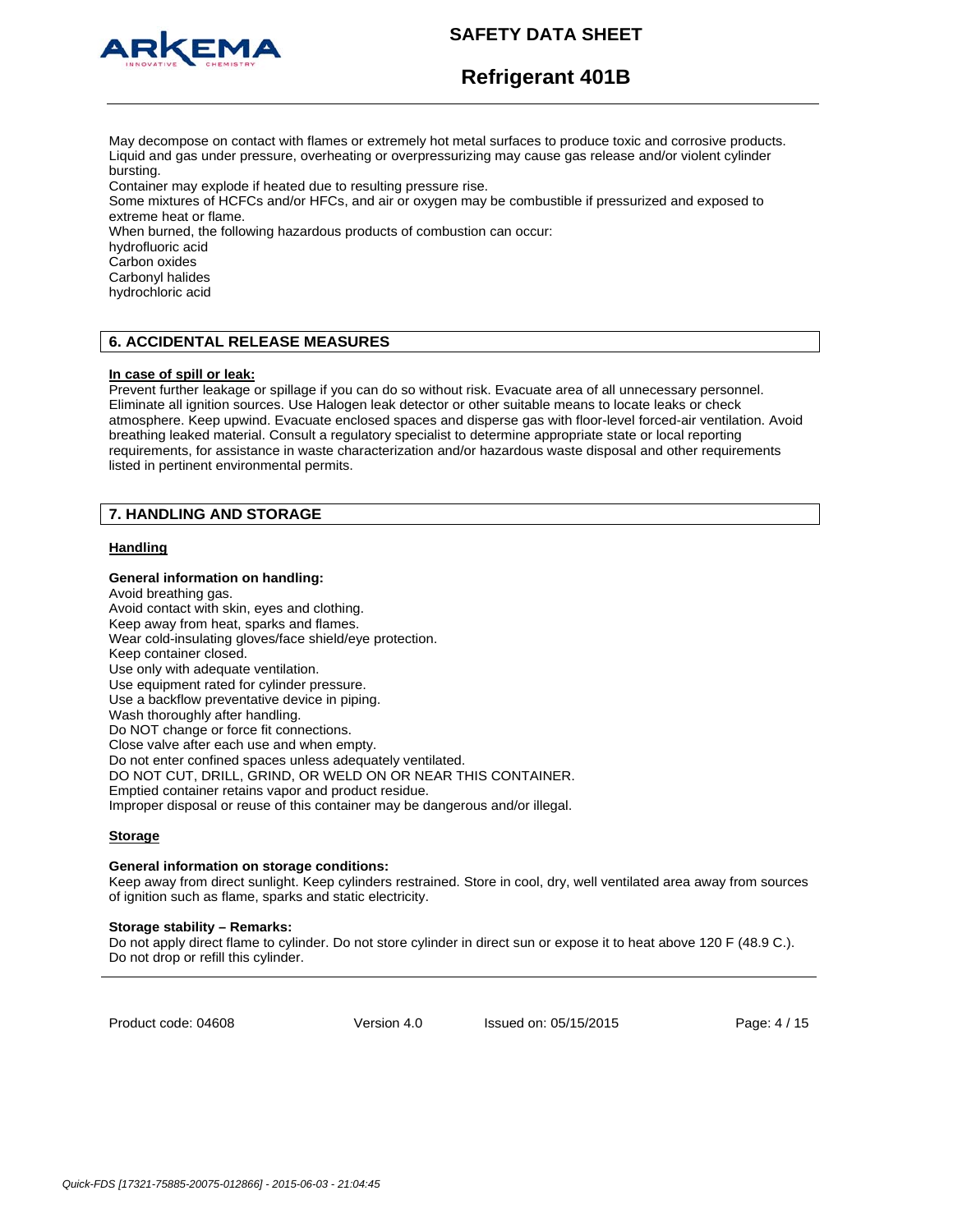

# **Refrigerant 401B**

## **Storage incompatibility – General:**

Store separate from:

Finely divided metals (aluminium, magnesium, zinc...)

Strong bases

Alkali metals

Alkaline earth metals

Strong oxidizing agents

## **8. EXPOSURE CONTROLS/PERSONAL PROTECTION**

## **Airborne Exposure Guidelines:**

## **Methane, chlorodifluoro- (75-45-6)**

US. ACGIH Threshold Limit Values

Time weighted average 1,000 ppm

## **Ethane, 2-chloro-1,1,1,2-tetrafluoro- (2837-89-0)**

US. OARS. WEELs Workplace Environmental Exposure Level Guide

| Time weighted average | 1,000 ppm |
|-----------------------|-----------|
|                       |           |

**Remarks:** Listed

## **Ethane, 1,1-difluoro- (75-37-6)**

US. OARS. WEELs Workplace Environmental Exposure Level Guide

| Time weighted average | 1,000 ppm (2,700 mg/m3) |
|-----------------------|-------------------------|
|                       |                         |

**Remarks:** Listed

Only those components with exposure limits are printed in this section. Limits with skin contact designation above have skin contact effect. Air sampling alone is insufficient to accurately quantitate exposure. Measures to prevent significant cutaneous absorption may be required. Limits with a sensitizer designation above mean that exposure to this material may cause allergic reactions.

## **Engineering controls:**

Investigate engineering techniques to reduce exposures below airborne exposure limits or to otherwise reduce exposures. Provide ventilation if necessary to minimize exposures or to control exposure levels to below airborne exposure limits (if applicable see above).If practical, use local mechanical exhaust ventilation at sources of air contamination such as open process equipment.

Monitor carbon monoxide and oxygen levels in tanks and enclosed spaces.Consult ACGIH ventilation manual,

Product code: 04608

Version 4.0 Issued on: 05/15/2015 Page: 5 / 15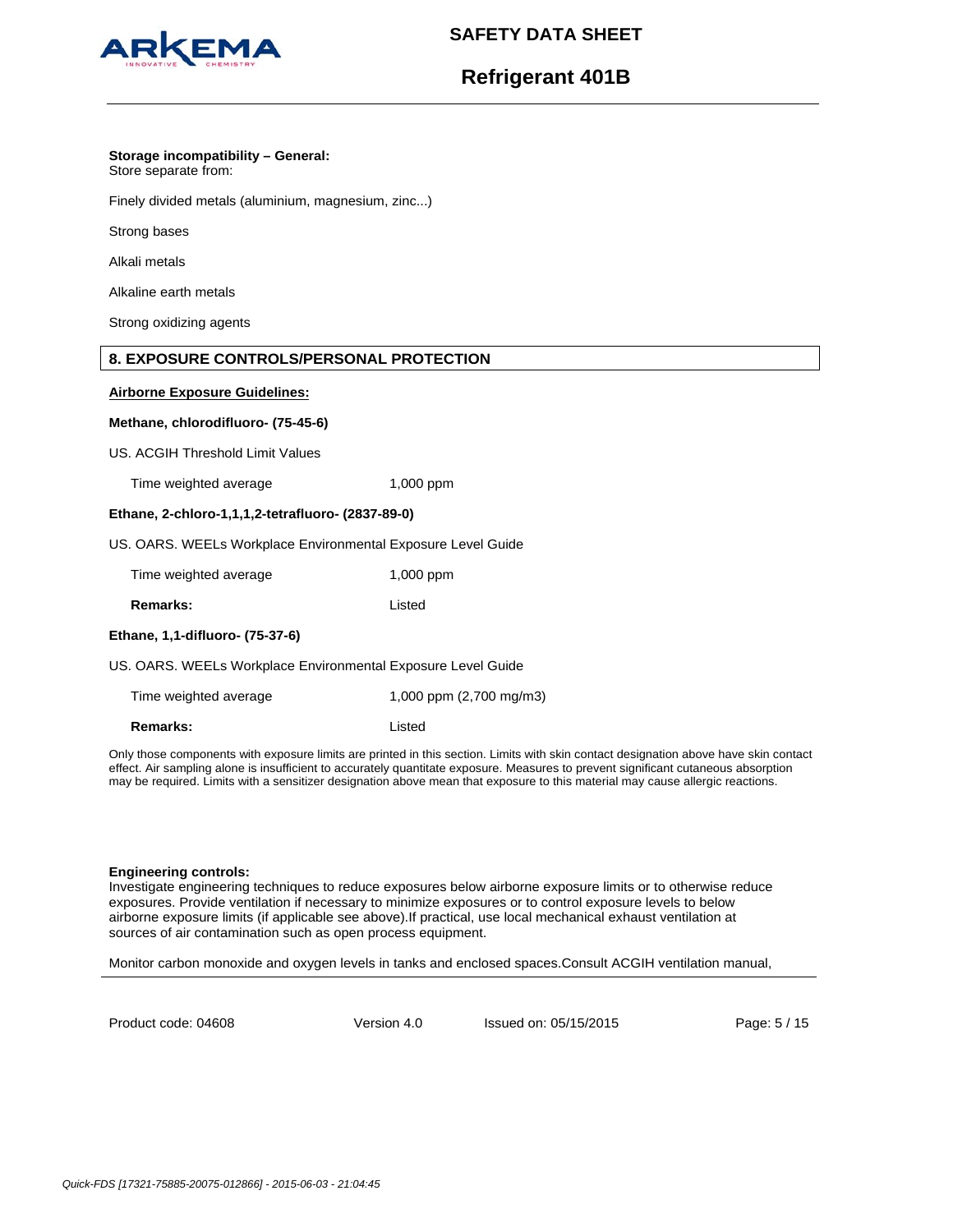



**Refrigerant 401B**

NFPA Standard 91 and NFPA Standard 654 for design of exhaust system and safe handling.

#### **Respiratory protection:**

Avoid breathing gas. Where airborne exposure is likely or airborne exposure limits are exceeded (if applicable, see above), use NIOSH approved respiratory protection equipment appropriate to the material and/or its components (full facepiece recommended). Consult respirator manufacturer to determine appropriate type equipment for a given application. Observe respirator use limitations specified by NIOSH or the manufacturer. For emergency and other conditions where there may be a potential for significant exposure or where exposure limit may be significantly exceeded, use an approved full face positive-pressure, self-contained breathing apparatus or positive-pressure airline with auxiliary self-contained air supply. Respiratory protection programs must comply with 29 CFR § 1910.134.

#### **Skin protection:**

Wear appropriate chemical resistant protective clothing and chemical resistant gloves to prevent skin contact. Consult glove manufacturer to determine appropriate type glove material for given application. Rinse immediately if skin is contaminated. Wash contaminated clothing and clean protective equipment before reuse. Wash thoroughly after handling.

#### **Eye protection:**

Use good industrial practice to avoid eye contact.

| 9. PHYSICAL AND CHEMICAL PROPERTIES    |                                       |  |
|----------------------------------------|---------------------------------------|--|
| Color:                                 | Clear - colourless                    |  |
| <b>Physical state:</b>                 | gaseous                               |  |
| Form:                                  | Liquefied gas                         |  |
| Odor:                                  | Ether-like (slightly)                 |  |
| <b>Odor threshold:</b>                 | No data available                     |  |
| <b>Flash point</b>                     | Not applicable                        |  |
| Auto-ignition<br>temperature:          | 1,265 °F (685 °C)                     |  |
| Lower flammable limit<br>$(LFL)$ :     | None.                                 |  |
| <b>Upper flammable limit</b><br>(UEL): | None.                                 |  |
| pH:                                    | Not applicable                        |  |
| Density:                               | 1.193 g/cm3 (77 °F (25 °C))           |  |
| Vapor pressure:                        | 5,824 mmHg (77 °F (25 °C))            |  |
| Vapor density:                         | 3.2 kg/m3 (77 °F (25 °C)) (Air = 1.0) |  |
| <b>Boiling point/boiling</b>           | -30.3 °F (-34.6 °C)                   |  |
|                                        |                                       |  |

Product code: 04608

Version 4.0 Issued on: 05/15/2015 Page: 6 / 15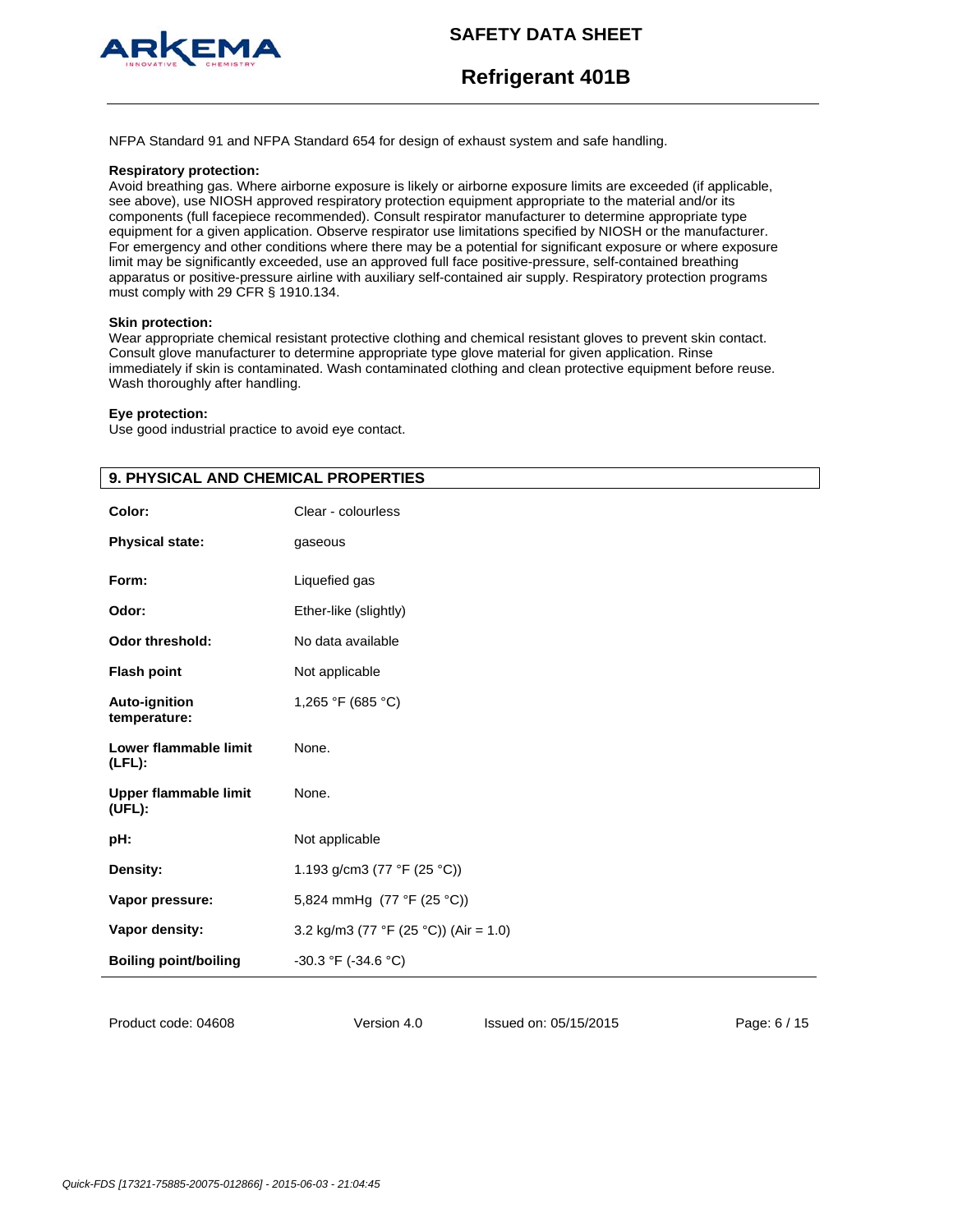

# **Refrigerant 401B**

#### **range:**

| <b>Evaporation rate:</b>            | No data available                   |
|-------------------------------------|-------------------------------------|
| Solubility in water:                | 0.1 g/l 77 °F (25 °C)               |
| % Volatiles:                        | 100%                                |
| Oil/water partition<br>coefficient: | No data available                   |
| <b>Thermal decomposition</b>        | No data available                   |
| <b>Flammability:</b>                | See GHS Classification in Section 2 |

## **10. STABILITY AND REACTIVITY**

## **Stability:**

This material is chemically stable under normal and anticipated storage, handling and processing conditions.

## **Materials to avoid:**

Alkaline earth metals Strong oxidizing agents Finely divided metals (aluminium, magnesium, zinc...) Alkali metals Strong bases

## **Conditions / hazards to avoid:**

Heat

## **Hazardous decomposition products:**

Thermal decomposition giving toxic and corrosive products : Hydrogen fluoride Carbonyl halides Carbon oxides hydrochloric acid

## **11. TOXICOLOGICAL INFORMATION**

Data on this material and/or its components are summarized below.

## **Data for Methane, chlorodifluoro- (75-45-6)**

## **Acute toxicity**

**Inhalation:**  Practically nontoxic. (Rat) 4 h LC50 220000 ppm. (Gas)

Product code: 04608

Version 4.0 Issued on: 05/15/2015 Page: 7 / 15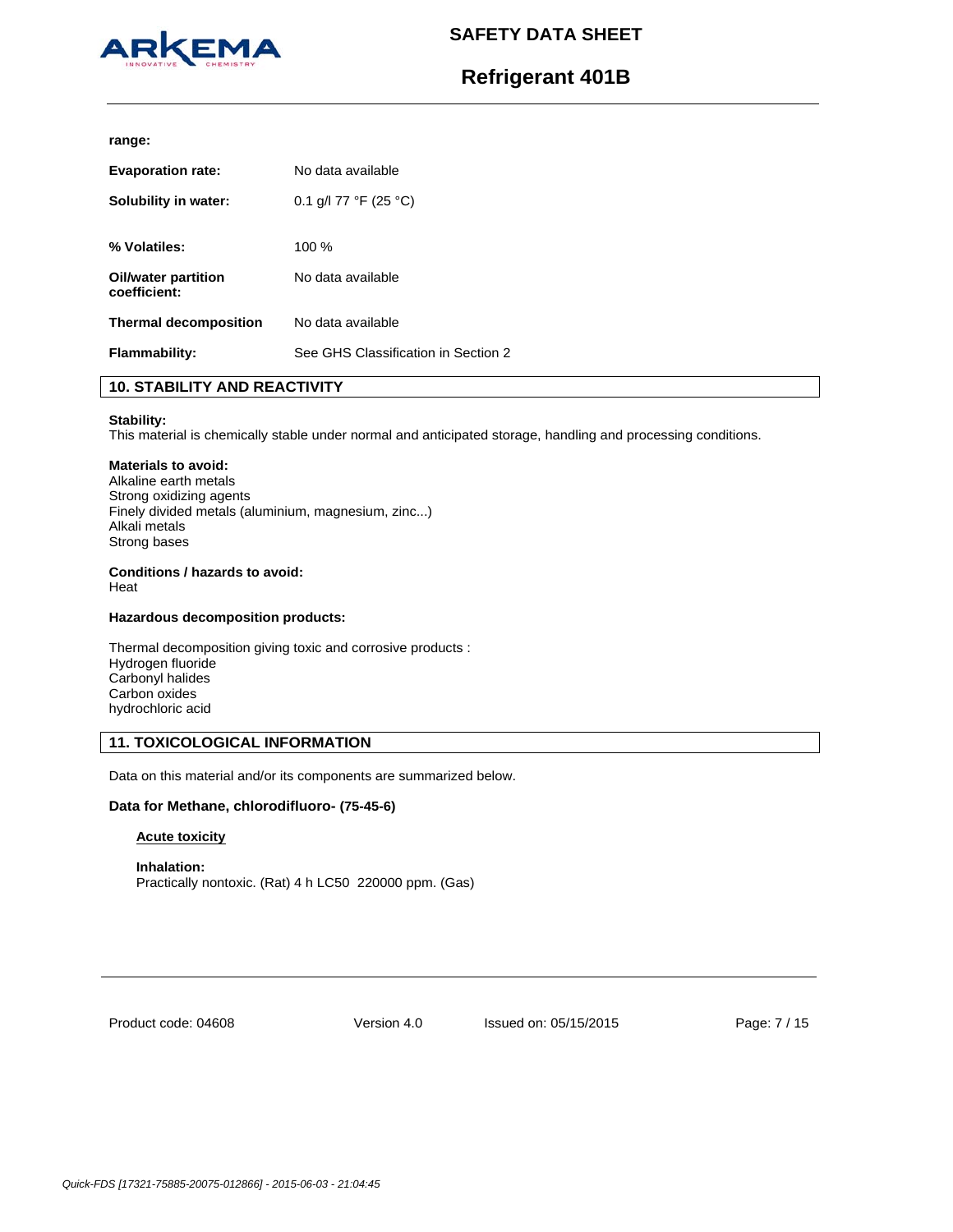

# **Refrigerant 401B**

#### **Skin Irritation:**

Practically non-irritating. (Rabbit) (Rapid evaporation of the liquid may cause frostbite.)

### **Eye Irritation:**

Causes mild eye irritation. (Rabbit) (30 s) signs: Rapid evaporation of the liquid may cause frostbite (gas spray)

#### **Sensitization:**

Causes cardiac sensitization. (dog, rat, mouse, rabbit and monkey) irregular heart beat, rapid heart beat, in some cases, sudden death

#### **Skin Sensitization:**

Not a sensitizer. Repeated skin exposure. (Guinea pig) No skin allergy was observed

## **Repeated dose toxicity**

Chronic inhalation administration to rat, mouse / No adverse systemic effects reported.

Chronic oral administration to Rat / No adverse systemic effects reported.

#### **Carcinogenicity**

Chronic inhalation administration to mice / signs: No increase in tumor incidence was reported.

Chronic inhalation administration to female rat / signs: No increase in tumor incidence was reported.

Chronic inhalation administration to male rat / affected organ(s): salivary gland / signs: Increased incidence of tumors was reported.

#### **Genotoxicity**

#### **Assessment in Vitro:**

Genetic changes were observed in laboratory tests using: bacteria

No genetic changes were observed in laboratory tests using: animal cells, yeast

#### **Genotoxicity**

#### **Assessment in Vivo:**

No genetic changes were observed in laboratory tests using: mice

#### **Developmental toxicity**

Exposure during pregnancy. inhalation (Rat) / Birth defects were observed. (eye) Exposure during pregnancy. inhalation (Rabbit) / No birth defects were observed.

#### **Reproductive effects**

Reproduction test. inhalation (rat and mouse) / No toxicity to reproduction / (males)

#### **Human experience Inhalation:** Lung: Asphyxia, suffocation.

Heart: Palpitation. (based on reports of occupational exposure to workers)

#### **Human experience**

Product code: 04608

Version 4.0 Issued on: 05/15/2015 Page: 8 / 15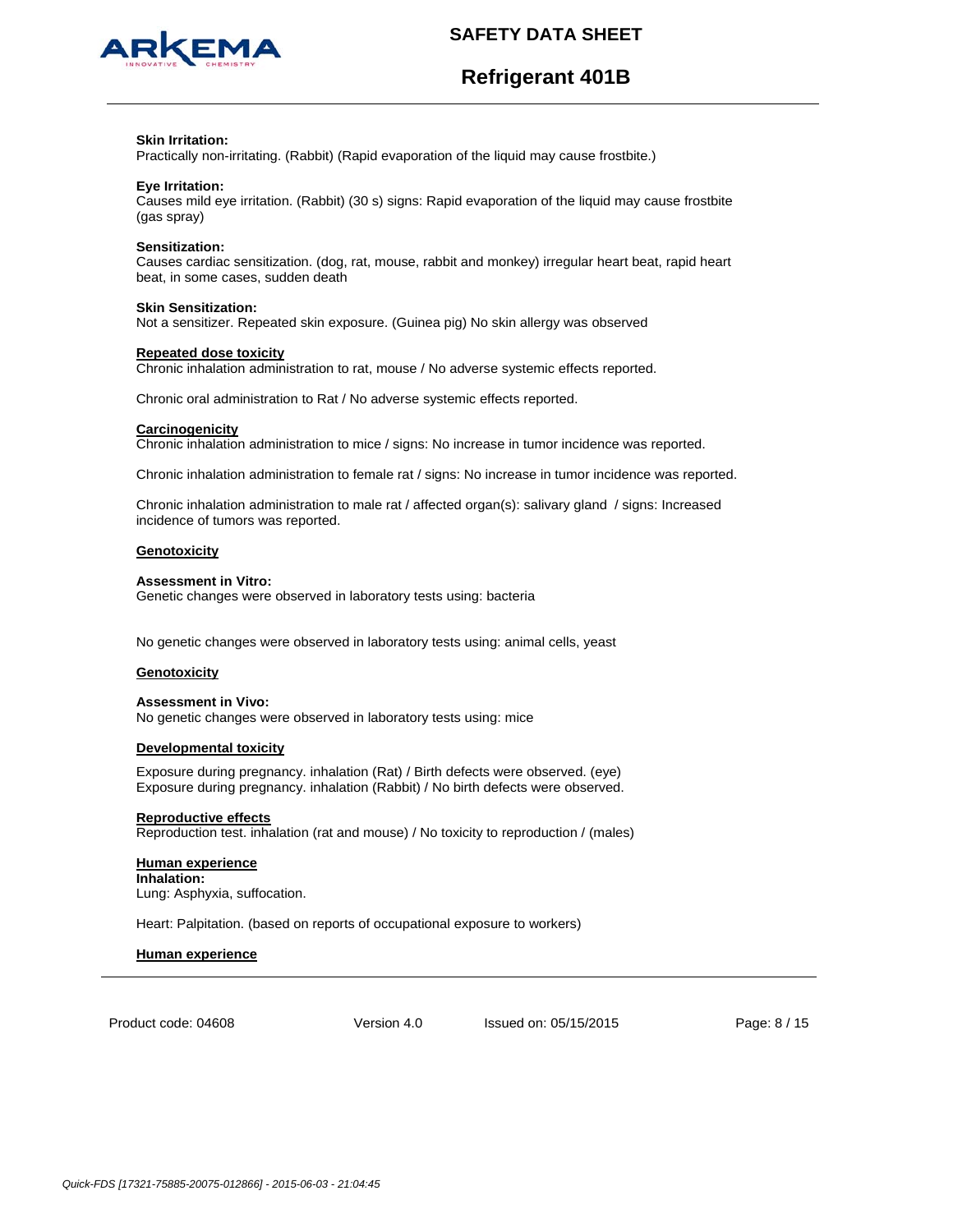

# **Refrigerant 401B**

#### **Skin contact:**

Skin: irritation, redness, swelling. (repeated or prolonged exposure)

## **Data for Ethane, 2-chloro-1,1,1,2-tetrafluoro- (2837-89-0)**

#### **Acute toxicity**

#### **Inhalation:**

Practically nontoxic. (Rat) 4 h LC50 between 230000 - 300000 ppm. signs: anesthetic effects

Signs/effects reported after acute exposure (dog, mouse) anesthetic effects

#### **Sensitization:**

Causes cardiac sensitization. Inhalation. (Dog) Stress induced heart effects: irregular heart beat, rapid heart beat, in some cases, sudden death (Reaction may occur in response to stress (natural adrenaline release) or administration of epinephrine.)

#### **Repeated dose toxicity**

Subchronic inhalation administration to rat, mouse / affected organ(s): central nervous system / signs: blood chemistry changes

## **Carcinogenicity**

Chronic inhalation administration to Rat / signs: No increase in tumor incidence was reported.

#### **Genotoxicity**

## **Assessment in Vitro:**

No genetic changes were observed in laboratory tests using: bacteria, yeast, animal cells, human cells

#### **Genotoxicity**

#### **Assessment in Vivo:**

No genetic changes were observed in laboratory tests using: mice

#### **Developmental toxicity**

Exposure during pregnancy. inhalation (rat and rabbit) / No birth defects were observed. (at doses that produce effects in mothers)

### **Reproductive effects**

Repeated administration. inhalation (Rat) / Did not cause damage to the reproductive organs.

## **Data for Ethane, 1,1-difluoro- (75-37-6)**

#### **Acute toxicity**

#### **Inhalation:**

Practically nontoxic. (rat)  $4 h$  LC0 = 383000 ppm. (Gas)

#### **Sensitization:**

Causes cardiac sensitization Inhalation. (dog) Stress induced heart effects: rapid heart beat, irregular heart beat, in some cases, sudden death (Reaction may occur in response to stress (natural adrenaline release) or administration of epinephrine.)

## **Repeated dose toxicity**

Product code: 04608

Version 4.0 Issued on: 05/15/2015 Page: 9 / 15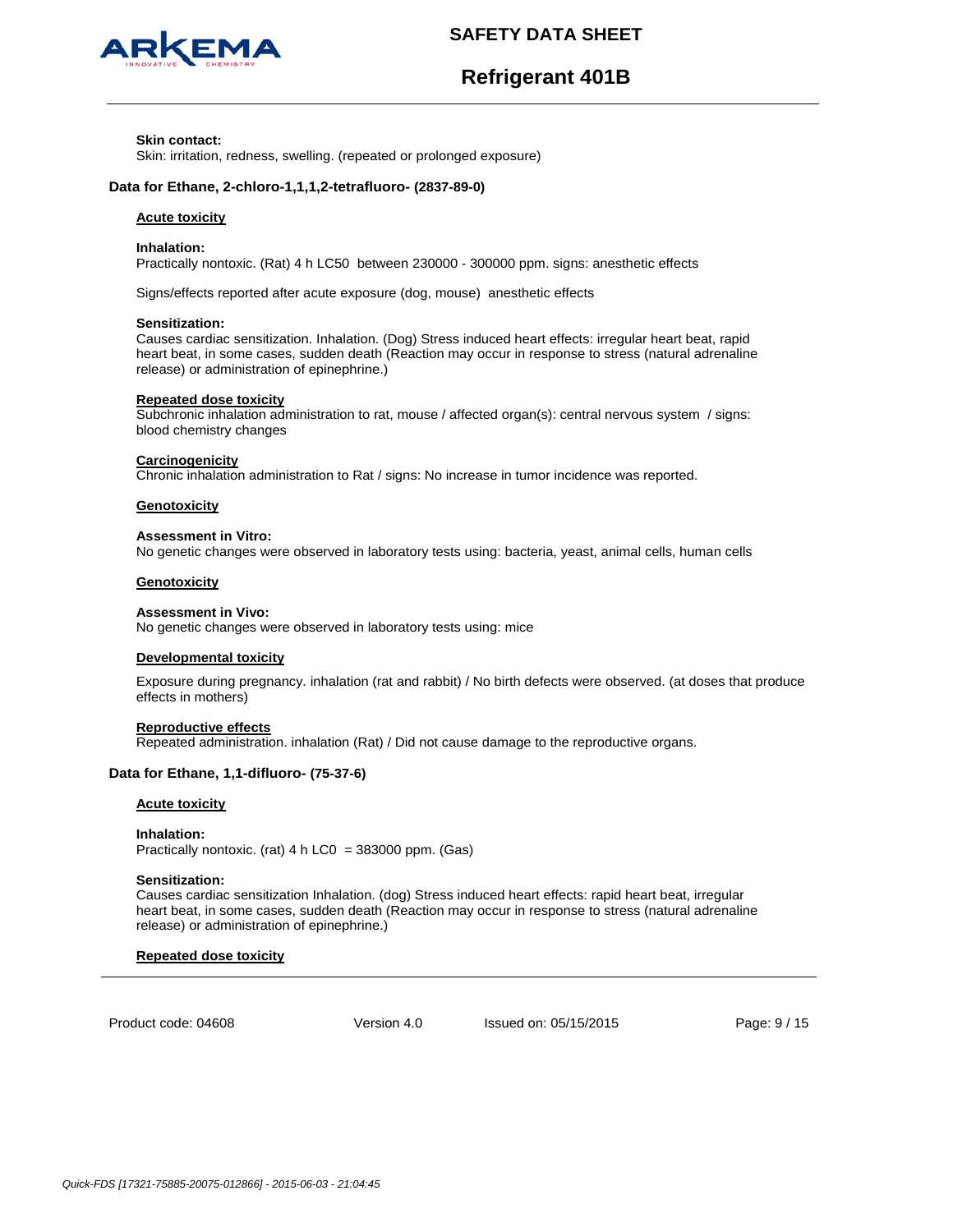

# **Refrigerant 401B**

Repeated inhalation administration to rat / affected organ(s): respiratory tract / signs: irritation / (Repeated exposure at high concentrations)

Chronic inhalation administration to rat / No adverse effects reported.

### **Carcinogenicity**

Chronic inhalation administration to rat / signs: No increase in tumor incidence was reported.

### **Genotoxicity**

#### **Assessment in Vitro:**

No genetic changes were observed in laboratory tests using: bacteria

Genetic changes were observed in a laboratory test using: human cells

#### **Genotoxicity**

#### **Assessment in Vivo:**

No genetic changes were observed in laboratory tests using: rats, mice

Genetic changes were observed in a laboratory test using: fruit flies

## **Developmental toxicity**

Exposure during pregnancy. Inhalation (rat) / No birth defects were observed.

#### **Reproductive effects**

Long term exposure. Inhalation (rat) / No toxicity to reproduction.

### **Human experience**

## **Inhalation:**

Throat: Frostbite, damage, death. (effects associated with substance abuse)

Heart: Cardiac arrhythmias, death. (effects associated with substance abuse)

## **12. ECOLOGICAL INFORMATION**

#### **Chemical Fate and Pathway**

Data on this material and/or its components are summarized below.

## **Data for Methane, chlorodifluoro- (75-45-6)**

#### **Biodegradation:**

Not readily biodegradable. (28 d) biodegradation 0 %

#### **Octanol Water Partition Coefficient:**

log Pow = 1.08 (Practically no potential to bioaccumulate.)

## **Photodegradation:**

Half-life direct photolysis:  $= 8.4 y$ 

Product code: 04608

Version 4.0 Issued on: 05/15/2015 Page: 10 / 15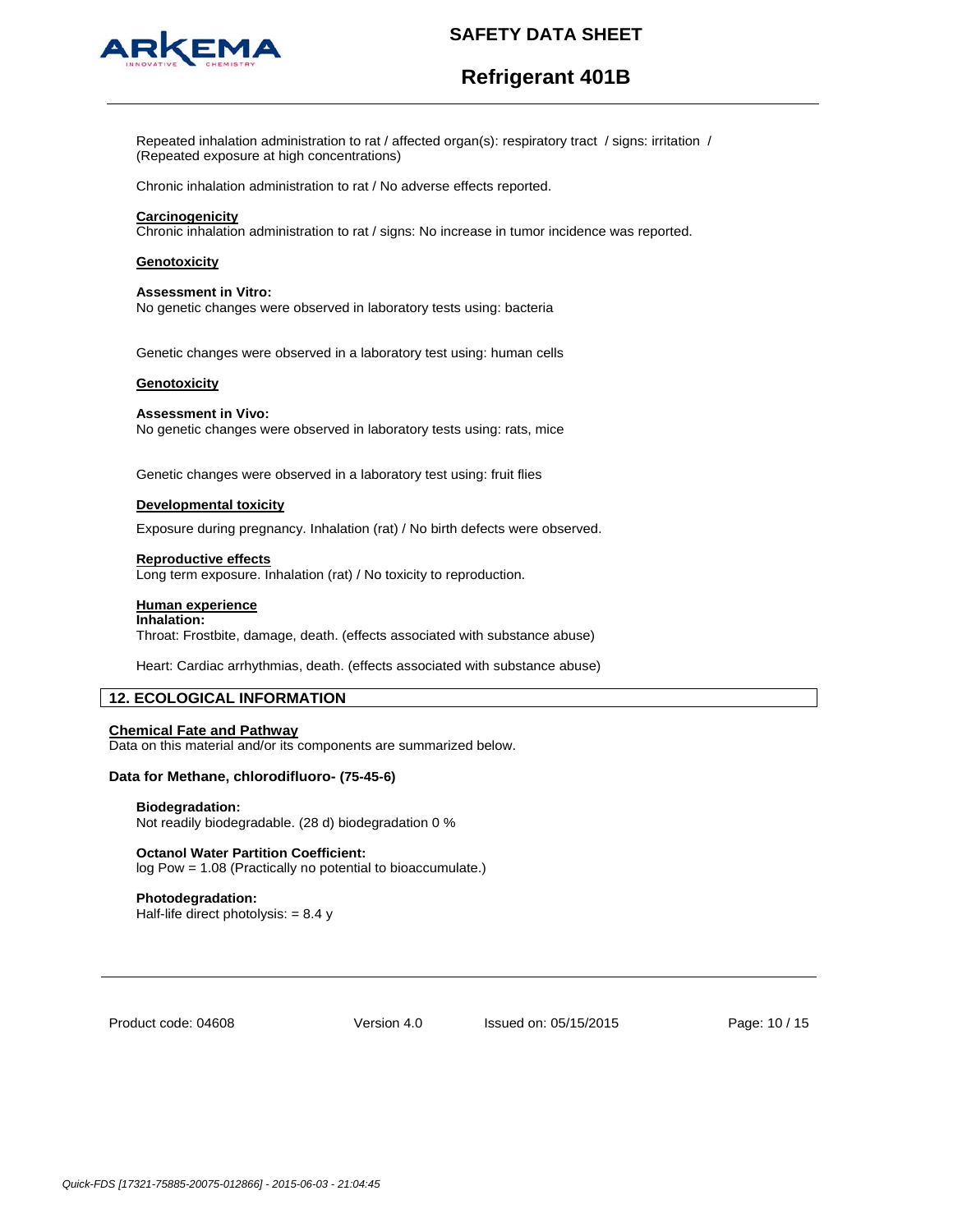

# **Refrigerant 401B**

#### **Mobility and Distribution in the Environment:**

Moderate adsorption / Log Koc = 1.8

## **Global Warming Potential:**

GWP 1,810 (Global warming potential with respect to CO2 (time horizon 100 years)) GWP 0.33 (Halocarbon global warming potential; HGWP; (R-11 = 1))

## **Ozone Depletion Potential:**

ODP 0.055 (Ozone depletion potential; ODP; (R-11 = 1))

## **Data for Ethane, 2-chloro-1,1,1,2-tetrafluoro- (2837-89-0)**

### **Biodegradation:**

Not readily biodegradable. (28 d) biodegradation 2 - 5 %

### **Octanol Water Partition Coefficient:**  log Pow = 1.9 - 2.0

#### **Global Warming Potential:**

GWP 470 (Global warming potential with respect to CO2 (time horizon 100 years))

## **Ozone Depletion Potential:**

ODP 0.02 (Ozone depletion potential; ODP; (R-11 = 1))

## **Data for Ethane, 1,1-difluoro- (75-37-6)**

### **Biodegradation:**

Not readily biodegradable. (28 d) 4 % / similar material

## **Octanol Water Partition Coefficient:**

log Pow = 1.13 (calculated)

## **Photodegradation:**

Degradation by radicals OH Half-life direct photolysis: approximately 1.04 y

## **Global Warming Potential:**

GWP 0.03 (Halocarbon global warming potential; HGWP; (R-11 = 1)) GWP 140 (CO2)

## **Ozone Depletion Potential:**

ODP 0 (Ozone depletion potential; ODP; (R-11 = 1))

## **Ecotoxicology**

Data on this material and/or its components are summarized below.

## **Data for Methane, chlorodifluoro- (75-45-6)**

**Aquatic toxicity data:**  Practically nontoxic. Brachydanio rerio (zebrafish) 96 h LC50 = 777 mg/l

**Aquatic invertebrates:**  Practically nontoxic. Daphnia magna (Water flea) 48 h EC50 = 433 mg/l

## **Microorganisms:**

Product code: 04608

Version 4.0 Issued on: 05/15/2015 Page: 11 / 15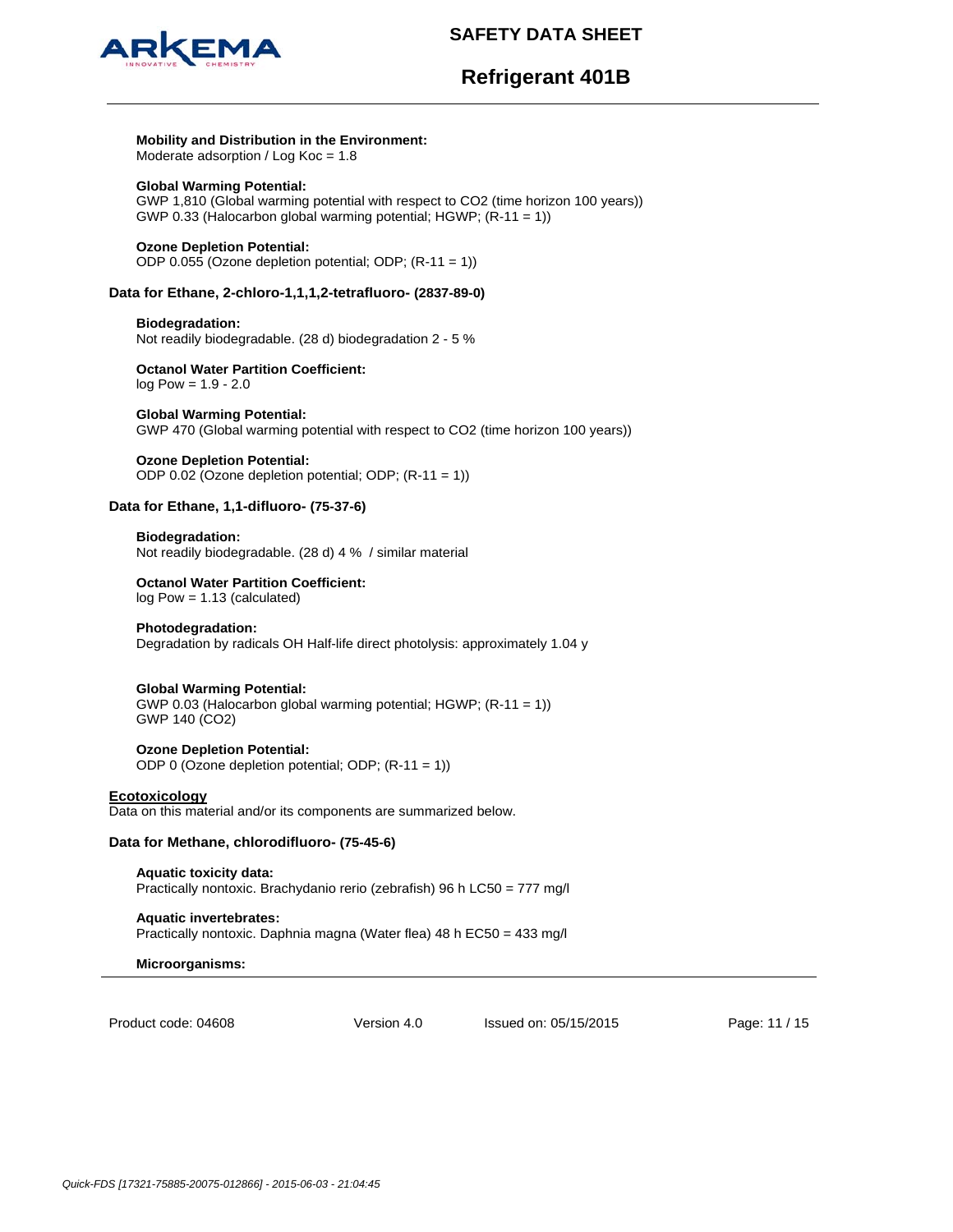

# **Refrigerant 401B**

Bacteria 24 h Toxicity threshold > 400 mg/l (under anaerobic conditions)

## **Data for Ethane, 1,1-difluoro- (75-37-6)**

#### **Aquatic toxicity data:**

Practically nontoxic. Oncorhynchus mykiss (rainbow trout) 96 h LC50 = 450 mg/l (similar material)

### **Aquatic invertebrates:**

Practically nontoxic. Daphnia magna (Water flea) 48 h EC50 = 980 mg/l (similar material)

## **13. DISPOSAL CONSIDERATIONS**

## **Waste disposal:**

Do not vent the container contents, or product residuals, to the atmosphere. Recover and reclaim unused contents or residuals as appropriate. Recovered/reclaimed product can be returned to an approved certified reclaimer or back to the seller depending on the material. Completely emptied disposable containers can be disposed of as recyclable steel. Returnable cylinders must be returned to seller. Dispose of in accordance with federal, state and local regulations. Consult a regulatory specialist to determine appropriate state or local reporting requirements, for assistance in waste characterization and/or hazardous waste disposal and other requirements listed in pertinent environmental permits. Note: Chemical additions to, processing of, or otherwise altering this material may make this waste management information incomplete, inaccurate, or otherwise inappropriate. Furthermore, state and local waste disposal requirements may be more restrictive or otherwise different from federal laws and regulations.

## **14. TRANSPORT INFORMATION**

## **US Department of Transportation (DOT)**

| <b>UN Number</b><br>Proper shipping name<br>Technical name | : 3163<br>: Liquefied gas, n.o.s.<br>: (Chlorodifluoromethane, Chlorotetrafluoroethane) |
|------------------------------------------------------------|-----------------------------------------------------------------------------------------|
| Class                                                      | : 2.2                                                                                   |
| Marine pollutant                                           | no                                                                                      |

#### **International Maritime Dangerous Goods Code (IMDG)**

| <b>UN Number</b><br>Proper shipping name<br>Technical name | : 3163<br>$\therefore$ LIQUEFIED GAS, N.O.S.<br>: (CHLORODIFLUOROMETHANE,<br>CHLOROTETRAFLUOROETHANE) |
|------------------------------------------------------------|-------------------------------------------------------------------------------------------------------|
| Class                                                      | $\cdot$ 2.2                                                                                           |
| Marine pollutant                                           | no                                                                                                    |

| <b>15. REGULATORY INFORMATION</b> |             |               |                       |                                           |
|-----------------------------------|-------------|---------------|-----------------------|-------------------------------------------|
| <b>Chemical Inventory Status</b>  |             |               |                       |                                           |
| EU. EINECS                        |             | <b>EINECS</b> | Conforms to           |                                           |
| U.S. Toxic Substances Control Act |             | TSCA          | the TSCA Inventory.   | The components of this product are all on |
| Product code: 04608               | Version 4.0 |               | Issued on: 05/15/2015 | Page: 12 / 15                             |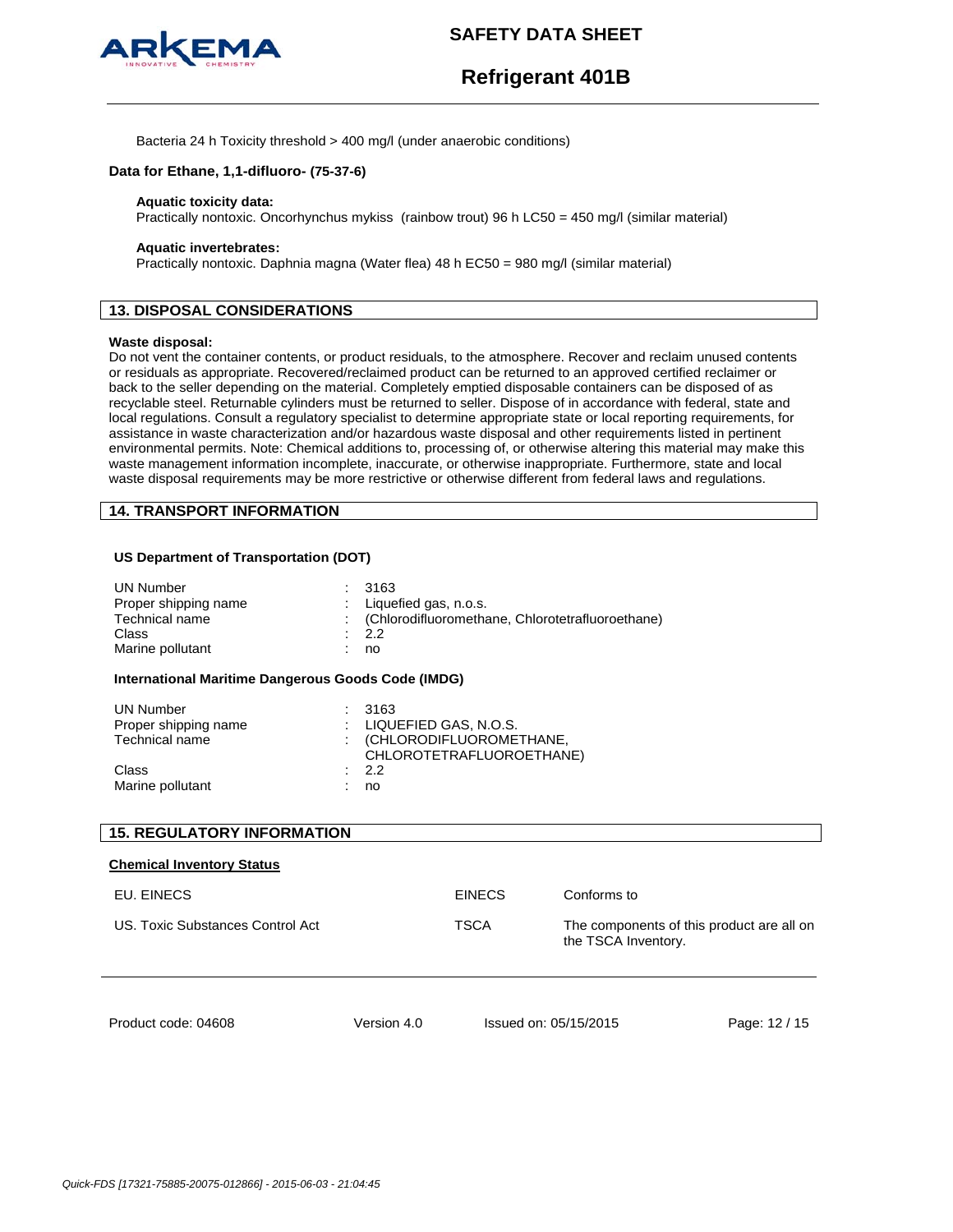

# **Refrigerant 401B**

| Australia. Industrial Chemical (Notification and<br>Assessment) Act                     | <b>AICS</b>       | Conforms to                                                |
|-----------------------------------------------------------------------------------------|-------------------|------------------------------------------------------------|
| Canada, Canadian Environmental Protection Act<br>(CEPA). Domestic Substances List (DSL) | DSL               | All components of this product are on the<br>Canadian DSL. |
| Japan. Kashin-Hou Law List                                                              | ENCS (JP)         | Conforms to                                                |
| Korea. Existing Chemicals Inventory (KECI)                                              | KECI (KR)         | Conforms to                                                |
| Philippines. The Toxic Substances and Hazardous<br>and Nuclear Waste Control Act        | PICCS (PH)        | Conforms to                                                |
| China. Inventory of Existing Chemical Substances                                        | <b>IECSC (CN)</b> | Conforms to                                                |

## **United States – Federal Regulations**

## **SARA Title III – Section 302 Extremely Hazardous Chemicals:**

The components in this product are either not SARA Section 302 regulated or regulated but present in negligible concentrations.

#### **SARA Title III - Section 311/312 Hazard Categories:**

Acute Health Hazard, Sudden Release of Pressure Hazard

## **SARA Title III – Section 313 Toxic Chemicals:**

| <b>Chemical Name</b>                  | CAS-No.   | De minimis<br>concentration | Reportable threshold:                                                                                           |
|---------------------------------------|-----------|-----------------------------|-----------------------------------------------------------------------------------------------------------------|
| Methane, chlorodifluoro-              | 75-45-6   | $1.0 \%$                    | 25000 lbs (Manufacturing<br>and processing)<br>10000 lbs (Otherwise used<br>(non-<br>manufacturing/processing)) |
| Ethane, 2-chloro-1,1,1,2-tetrafluoro- | 2837-89-0 | 1.0%                        | 25000 lbs (Manufacturing<br>and processing)<br>10000 lbs (Otherwise used<br>(non-<br>manufacturing/processing)  |

## **Comprehensive Environmental Response, Compensation, and Liability Act (CERCLA) - Reportable Quantity (RQ):**

The components in this product are either not CERCLA regulated, regulated but present in negligible concentrations, or regulated with no assigned reportable quantity.

## **United States – State Regulations**

Product code: 04608

Version 4.0 Issued on: 05/15/2015 Page: 13 / 15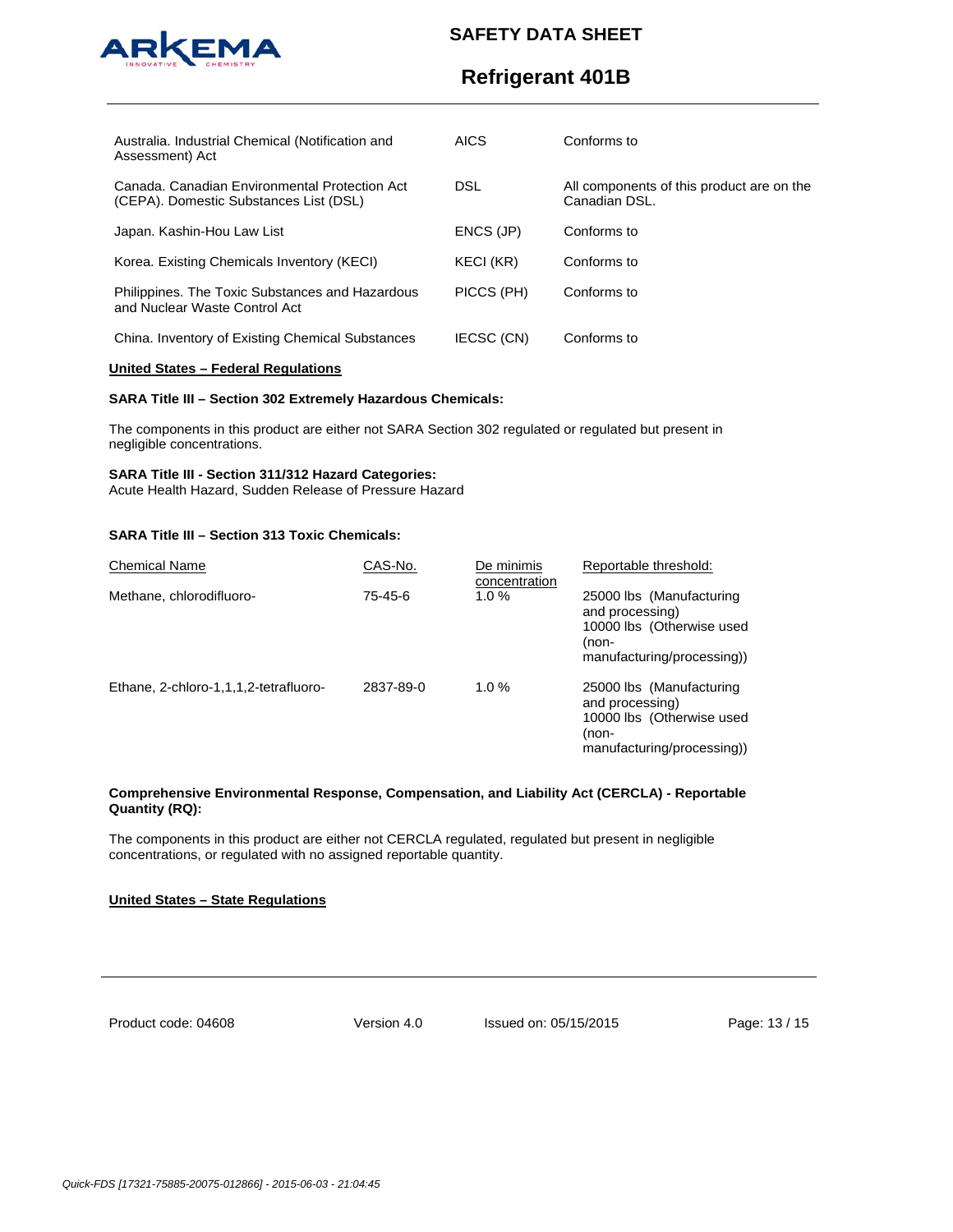

# **Refrigerant 401B**

### **New Jersey Right to Know**

| <b>Chemical Name</b><br>Methane, chlorodifluoro-<br>Ethane, 1,1-difluoro-<br>Ethane, 2-chloro-1,1,1,2-tetrafluoro- | CAS-No.<br>75-45-6<br>75-37-6<br>2837-89-0 |  |  |
|--------------------------------------------------------------------------------------------------------------------|--------------------------------------------|--|--|
| New Jersey Right to Know – Special Health Hazard Substance(s)                                                      |                                            |  |  |
| <b>Chemical Name</b><br>Ethane, 1,1-difluoro-                                                                      | CAS-No.<br>75-37-6                         |  |  |
| Pennsylvania Right to Know                                                                                         |                                            |  |  |
| <b>Chemical Name</b><br>Methane, chlorodifluoro-                                                                   | CAS-No.<br>75-45-6                         |  |  |
| Ethane, 1,1-difluoro-                                                                                              | 75-37-6                                    |  |  |
| Ethane, 2-chloro-1,1,1,2-tetrafluoro-                                                                              | 2837-89-0                                  |  |  |
| Pennsylvania Right to Know – Environmentally Hazardous Substance(s)                                                |                                            |  |  |
| <b>Chemical Name</b>                                                                                               | CAS-No.                                    |  |  |

## Methane, chlorodifluoro- 75-45-6

#### **California Prop. 65**

This product does not contain any chemicals known to the State of California to cause cancer, birth defects, or any other reproductive defects.

## **16. OTHER INFORMATION**

#### **Full text of H-Statements referred to under sections 2 and 3.**

| H <sub>220</sub> | Extremely flammable gas.                                                             |
|------------------|--------------------------------------------------------------------------------------|
| H <sub>280</sub> | Contains gas under pressure; may explode if heated.                                  |
| H420             | Harms public health and the environment by destroying ozone in the upper atmosphere. |

## **Latest Revision(s):**

| Reference number: | 000000057065 |
|-------------------|--------------|
| Date of Revision: | 05/15/2015   |
| Date Printed:     | 05/15/2015   |

Arkema Inc. believes that the information and recommendations contained herein (including data and statements) are accurate as of the date hereof. NO WARRANTY OF FITNESS FOR ANY PARTICULAR PURPOSE, WARRANTY OF MERCHANTABILITY, OR ANY OTHER WARRANTY, EXPRESSED OR IMPLIED, IS MADE CONCERNING THE INFORMATION PROVIDED HEREIN. The information provided herein relates only to the specific product designated and may not be valid where such product is used in combination with any other materials or in any process. Further, since the conditions and methods of use are beyond the control of Arkema Inc., Arkema Inc. expressly disclaims any and all liability as to any results obtained or arising from any use of the product or reliance on such information.

Product code: 04608

Version 4.0 Issued on: 05/15/2015 Page: 14 / 15